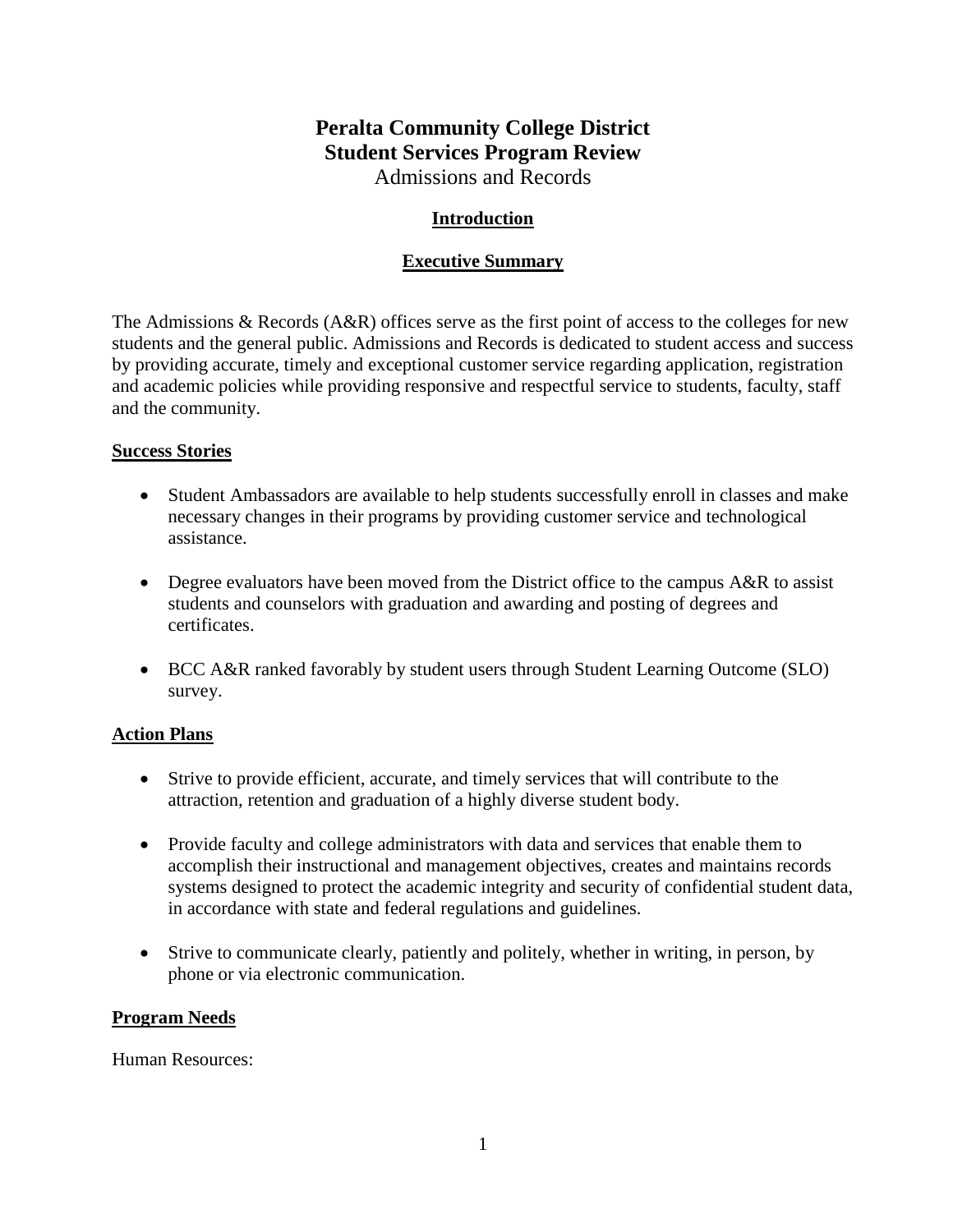An additional staff person (.5 P/T Clerical Assistant I) is needed to provide support for the 3 FTE, increase customer service, and cover the evening hours.

IT:

- Electronic Imaging to share documents with other departments, eliminate the loss of paperwork, and increase the efficiency of staff.
- Programmer in the District IT Department dedicated to Admissions and Records to maintain and increase the functionality of the PeopleSoft system.
- Computer Program modification or process that would assist in notifying applicants of input errors prior to the upload into PeopleSoft. This would decrease the number of phone calls and students with problems at the counter.

# **Background Information**

# The Unit:

The Admissions & Records Department is centrally located at the District Office under the supervision of the Vice Chancellor of Student Services and the District Admissions Officer. The centralized model of the Admissions and Records Department is designed to provide the district and campuses with technical infrastructure and consistent, standardized policies to ensure the integrity and security of confidential student data, in accordance with state and federal regulations and guidelines. Three fulltime staff maintains the operation of Admissions & Records at each College (4 fulltime staff at Laney College). Admissions and Records strives to provide efficient, accurate, and timely services that will contribute to the attraction, retention and graduation of a highly diverse student body, and works to provide faculty and college administrators with data and services that enable them to accomplish their instructional and management goals.

The Welcome Centers has been instrumental in relieving some of the traffic at the Admissions and Records counters. Students are able to use the computers in the Welcome Center to submit online applications and update and view their program information.

The Admissions and Records staff on the campuses assists students with adding and dropping classes, changing majors and personal information, enrollment verification, ordering official transcripts and other issues that affect registration and enrollment. In an ongoing effort to provide efficient, user friendly services, the Admissions and Department has supported the implementation of PeopleSoft and online official transcript ordering and continues to work with faculty and college administrators to maintain accurate accounting of grade and attendance records.

Functions of the unit are as follows:

- Coordination and oversight of student registration
- Processing of all student applications
- Management of records systems
- Oversight and processing of official transcripts order, output, and delivery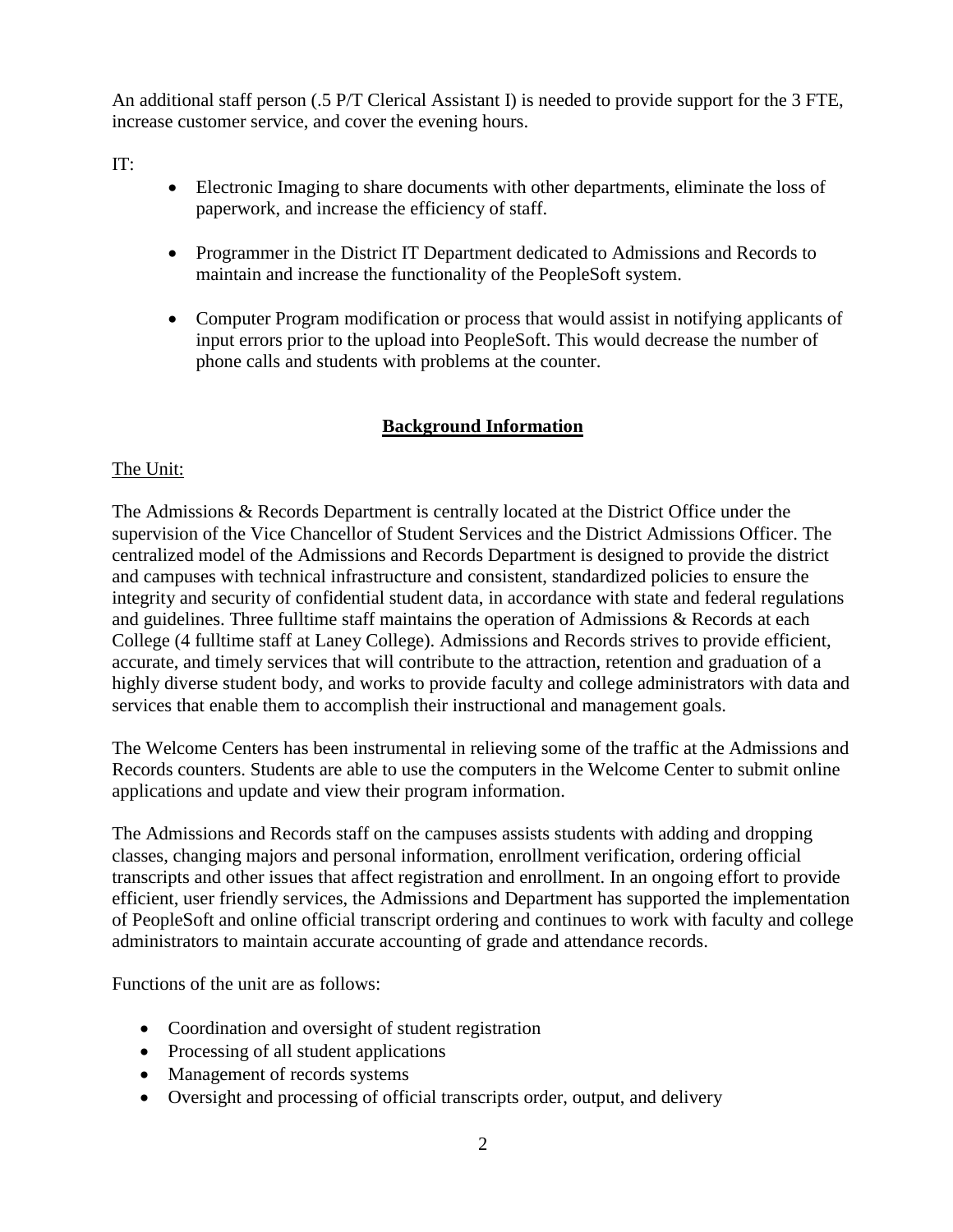- Evaluation of petitions for Associate Degrees, Certificates, and General Education Certifications
- Coordination of matriculation and prerequisite guidelines
- Collection and maintenance of all auditable attendance accounting and grading documents
- Provide functional support to end users of the Passport system
- Monitor California residency status

## The History:

The Admissions and Records Department serves as the first point of access to the colleges for new students and the general public. Admissions and Records is dedicated to providing exceptional customer service. The department has endured challenges since the implementation of the PeopleSoft system in Spring 2008.

CCCApply is the online application service for students to enroll in any of the Peralta colleges. This application service has taken the place of paper applications. District Admissions and records staff provide service to students regarding CCCApply and Passport login issues.

### Purpose:

The purpose of the Admissions and Records department is to provide efficient, accurate, timely and exceptional customer service that will contribute to the attraction, retention and graduation of Peralta students, and enable faculty and college administrators to accomplish their instructional and management goals.

#### Needs Assessed:

#### Human Resources:

An additional staff person (.5 P/T Clerical Assistant I) is needed to provide support for the 3 FTE, increase customer service, and cover the evening hours.

#### IT:

- 1) Electronic Imaging to share documents with other departments, eliminate the loss of paperwork, and increase the efficiency of staff.
- 2) Programmer in the District IT Department dedicated to Admissions and Records to maintain and increase the functionality of the PeopleSoft system.
- 3) Computer Program modification or process that would assist in notifying applicants of input errors prior to the upload into PeopleSoft. This would decrease the number of phone calls and students with problems at the counter.

# Current Components:

The Admissions and Records office requires students to submit an online application using CCCApply. We no longer accept paper applications. Once the online application is uploaded into PeopleSoft, students can add and drop classes, make necessary changes to their program, access their Peralta Student Email and view or print their unofficial transcripts. Students are now able to access this information in less than three hours of submitting their application. These services are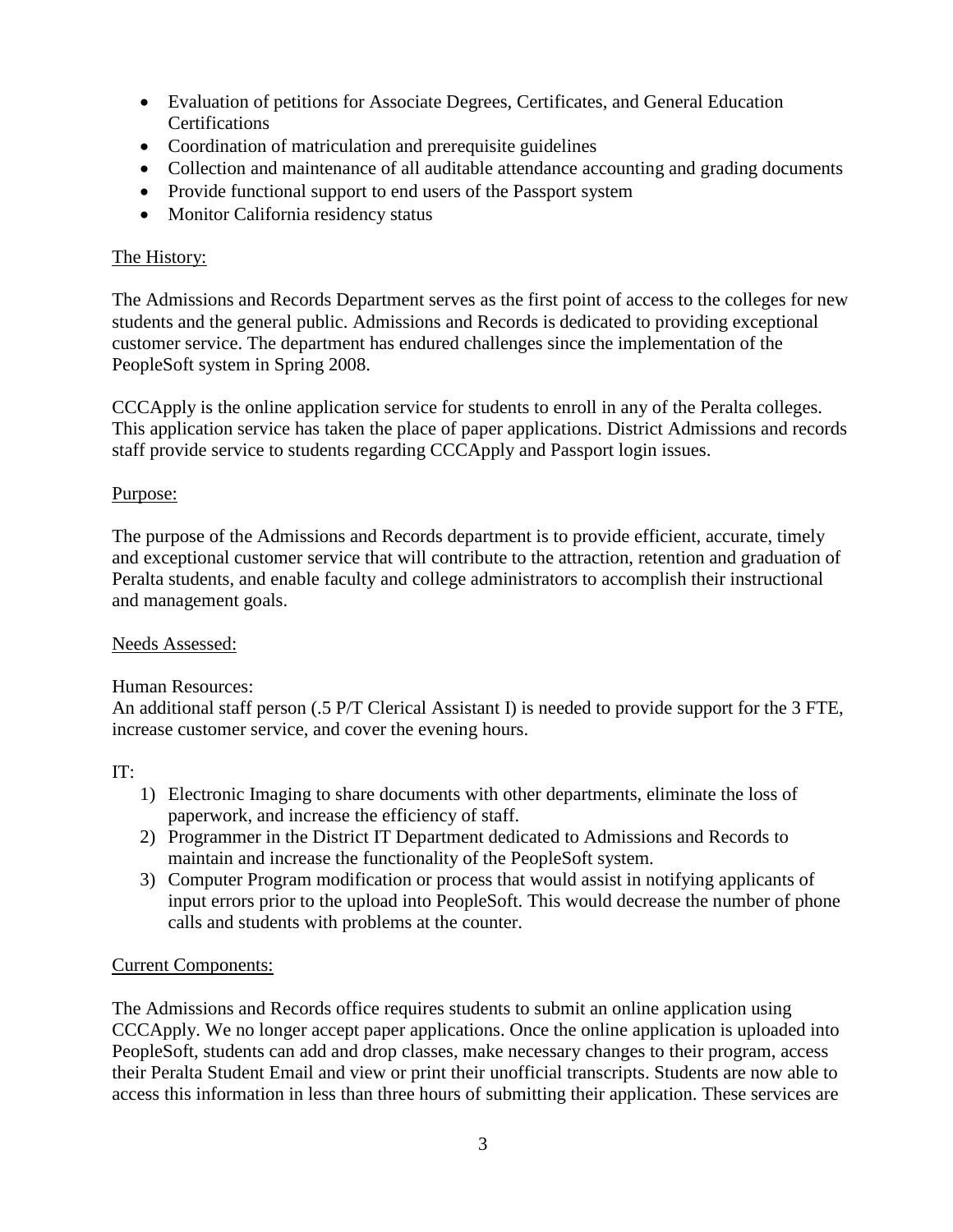also available to students who come to the Admissions and Records counter or the Welcome Centers.

The Welcome Centers have been instrumental in relieving some of the traffic at the Admissions and Records counter. Students are able to use computers in the Welcome Centers and get assistance from Student Ambassadors who provide technical assistance and information on procedures.

Degree evaluators have been moved from the District office to the campus Admissions and Records offices to assist students and counselors with graduation and awarding and posting of degrees and certificates. Having the additional staff on campus also alleviates the long lines and waiting time for students during peak enrollment.

The Admissions and Records staff provides faculty and college administrators with data and services that enable them to accomplish their instructional and management objectives. These services include processing and collecting grade rosters, processing record corrections, and assisting with enrollment of students.

# **Unique Aspects of the Program**

The unique aspect of our program is the utilization of the Student Ambassadors to assist other students in enrollment activities.

### **Current Resources**

#### Classified Staff Resources

1 FTE permanent Admissions and Records Clerk (2 FTE clerks at Laney)

1 FTE permanent Admissions and Records Technician

1 FTE permanent Admissions and Records Specialist

Additional Resources for all colleges:

2 District classified staff for back up at campuses Hourly staff and student workers as needed and available for peak enrollment periods

#### Facility Resources –

The College provides a Welcome Center on the first level in front of the Admissions and Records Office that supplies 14 computers and one printer that is used by the students to submit on-line applications to CCC Apply through the Passport system, add/drop classes, make changes in personal information and print unofficial transcripts. The College also provides space to hang the Credential Solutions transcript banner to inform students how to submit official transcript requests. Provide the unit with extra phones during Peak Registration period. Our office receives technical assistance from the IT Department on campus.

Fiscal Resources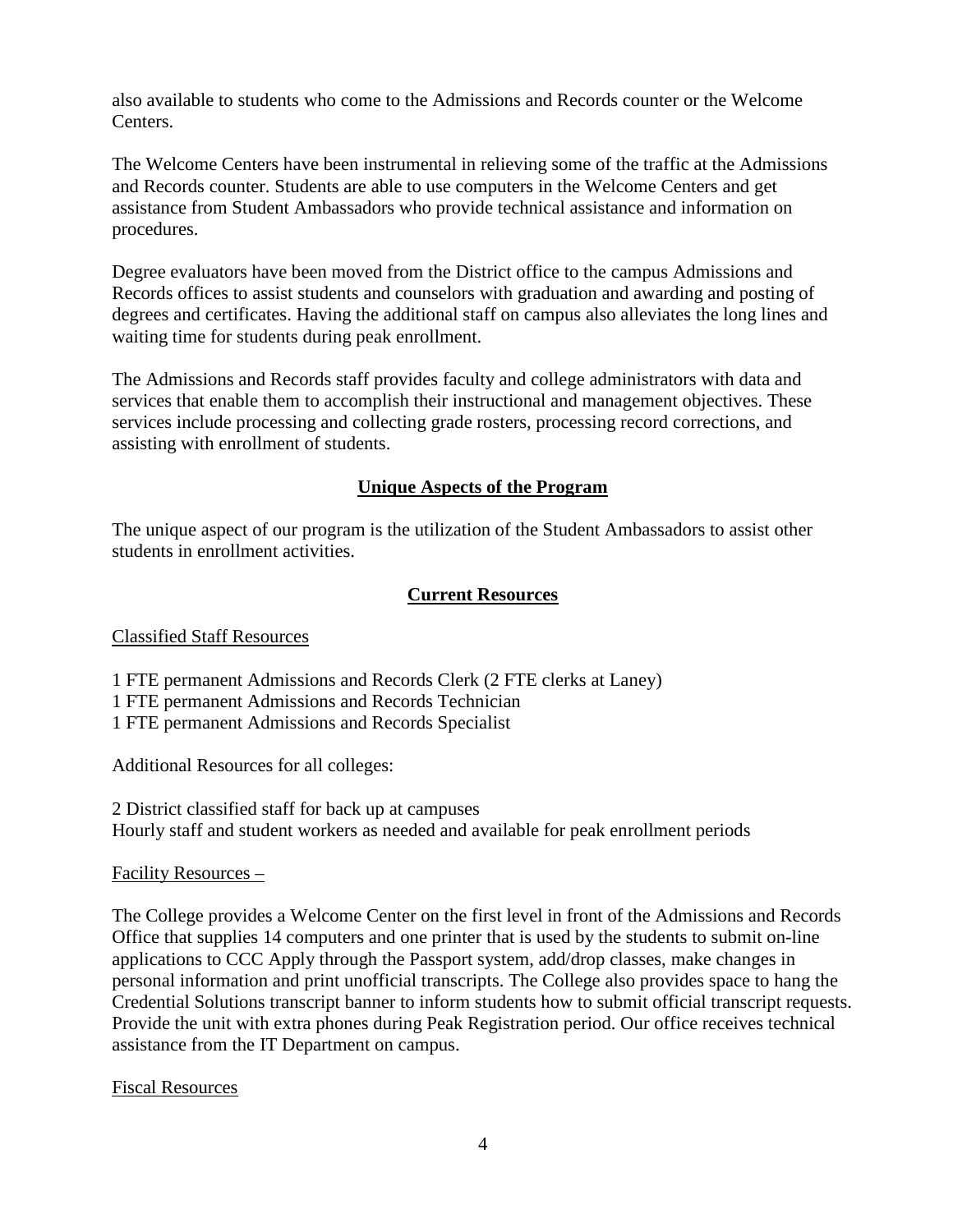Budget supporting the function of Admissions and Records has been allocated by the District Office annually and managed by the District Admissions and Records Office. The main source of the Admissions and Records budget is General Funds.

# **Program Goals and Measurements**

The goals of Admissions & Records are to:

- provide accurate and timely information regarding application, registration and academic policies
- provide responsive and respectful service to students, faculty, staff and the community
- maintain confidentiality, accuracy, and security of student records and reports
- serve as a primary resource for faculty in matters related to accurate accounting of census, attendance, and grade reports in compliance with college, state and federal regulations
- review current and/or proposed technological software and hardware programs that will improve efficiency of the Admissions and Records delivery system
- assist in improving PeopleSoft functionality to enhance a "user-friendly" environment for students, staff, and faculty
- implement Progress Probation program
- implementation of document imaging system
- implementation of electronic receipt and delivery of official transcripts

# **How do you know that the program is meeting it goals:**

The BCC Admissions and Records offices conducted a Student Learning Outcomes survey during Spring 2011 enrollment.

# CHART 1

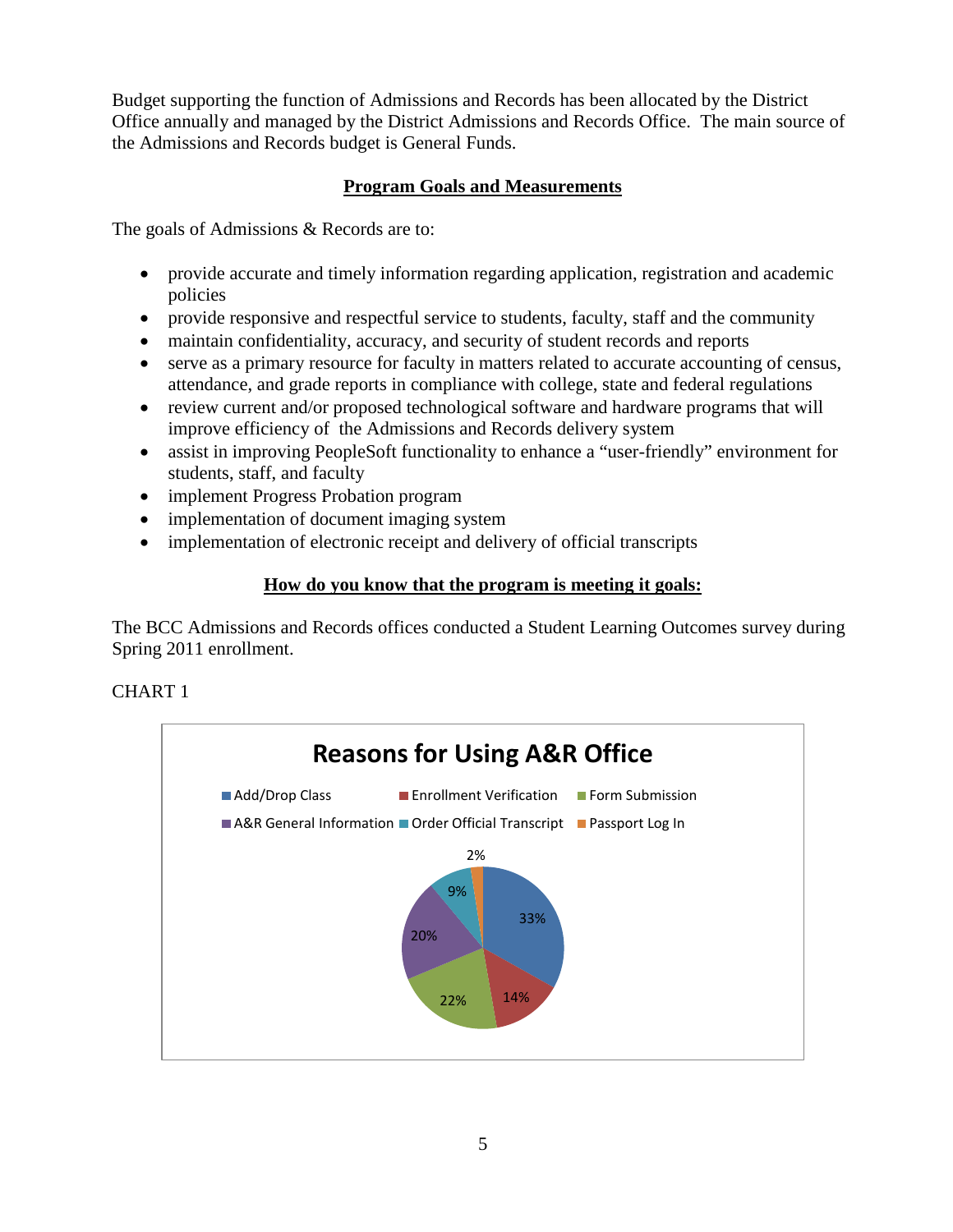Among the 140 survey participants, 33% came to the office to add and/or drop classes, followed by 22% submit A&R forms, and 20% learn general information about A&R.

Based on a SAO survey conducted in Spring 2011 the following questions were asked and the percentage of responses received.

Q. After my initial contact with the Admissions and Records Office, I understand the enrollment process.

A. 69% - Strongly Agree

Q. After completing the on-line application, I understand that I may need to complete assessment and counseling services prior to registering for classes. A. 62% - Strongly Agree

Q. I am able to log into my Passport Student Center to add and drop classes, view my class schedule and grades, make payments and update my email and address. A. 65% - Strongly Agree

Q. I am aware that I can request official transcripts online.

A. 74% - Strongly Agree

Q. I am aware of the importance of following specific policies and procedures as they will assist in my academic, personal, and professional goals. A. 76% - Strongly Agree

CHART 2.



Note. The 5-point scale ranges from 1 to 5, while 5 being strongly agree, 1 means disagree.

#### **What are the indicators that measure your present goals?**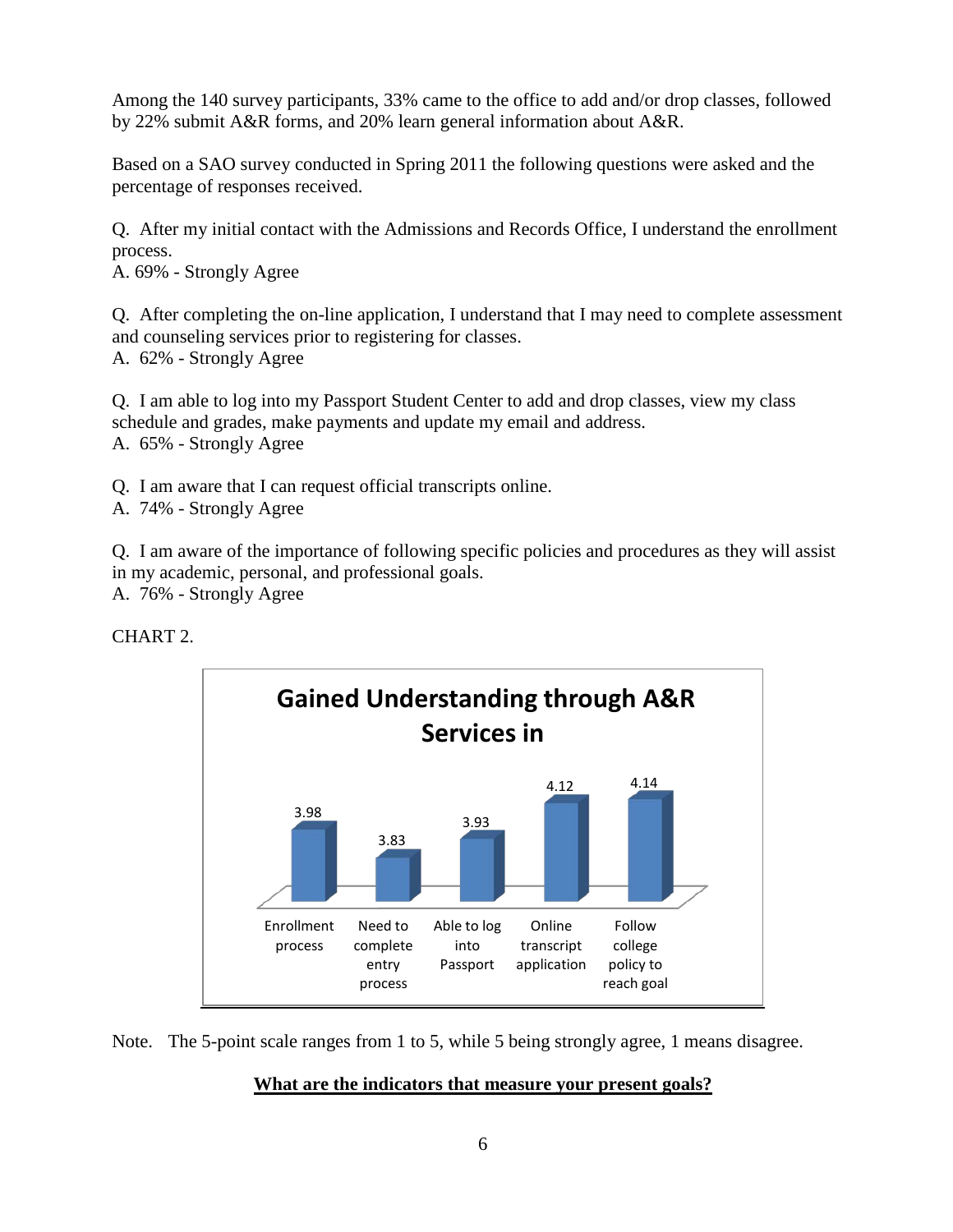Results of our efforts can be measured by a decrease in the number of phone calls and students with problems at the counter. This would indicate that students clearly understand the specifics of the on-line admissions, registration and special petitioning processes, and that students are taking advantage of the Early Registration for special groups and continuing students.

#### **What are the expected results of these indicators:**

Students enrolled in appropriate classes with course completion and success.

#### **II. Student Demographics of Those Using Your Services**

- A. Who do you serve? All BCC students receive services from A&R in-person and/or online.
- B. Berkeley City College, enrollment by age, three year trend Enrollment Status Summary Report (See TABLE 1, next page)

#### TABLE 1.

Berkeley City College, enrollment by age, three-year trend Enrollment Status Summary Report

|                            |                | Annual<br>2009-2010 | Annual<br>2009-2010         | Annual<br>2010-2011 | Annual<br>2010-<br>2011           | Annual<br>$2011 -$<br>2012 | Annual<br>$2011 -$<br>2012        |
|----------------------------|----------------|---------------------|-----------------------------|---------------------|-----------------------------------|----------------------------|-----------------------------------|
|                            |                | Student<br>Count    | <b>Student</b><br>Count (%) | Student<br>Count    | <b>Student</b><br>Count<br>$(\%)$ | <b>Student</b><br>Count    | <b>Student</b><br>Count<br>$(\%)$ |
| <b>Berkeley City Total</b> |                | 12,723              | 100.00%                     | 12,326              | 100.00%                           | 11,415                     | 100.00%                           |
|                            | $1 - < 18$     | 783                 | 6.15%                       | 448                 | 3.63%                             | 498                        | 4.36%                             |
|                            | 18 & 19        | 1,979               | 15.55%                      | 2,004               | 16.26%                            | 1,914                      | 16.77%                            |
|                            | 20 to 24       | 3,902               | 30.67%                      | 4,031               | 32.70%                            | 3,983                      | 34.89%                            |
|                            | 25 to 29       | 2,017               | 15.85%                      | 2,065               | 16.75%                            | 1,817                      | 15.92%                            |
|                            | 30 to 34       | 1,110               | 8.72%                       | 1,061               | 8.61%                             | 1,005                      | 8.80%                             |
|                            | 35 to 39       | 707                 | 5.56%                       | 693                 | 5.62%                             | 557                        | 4.88%                             |
|                            | 40 to 49       | 984                 | 7.73%                       | 928                 | 7.53%                             | 756                        | 6.62%                             |
|                            | $50 +$         | 1,240               | 9.75%                       | 1,094               | 8.88%                             | 884                        | 7.74%                             |
|                            | <b>Unknown</b> | 1                   | 0.01%                       | $\overline{2}$      | 0.02%                             | 1                          | 0.01%                             |

Report Run Date As Of : 10/15/2012 2:32:24 PM

#### TABLE 2.

| <b>GENDER</b> |        |        |        |
|---------------|--------|--------|--------|
| <b>MALE</b>   | 4,905  | 4,852  | 4,537  |
| <b>FEMALE</b> | 6,926  | 6,624  | 6,157  |
| <b>UNKOWN</b> | 892    | 850    | 721    |
| <b>TOTAL</b>  | 12,723 | 12,326 | 11,415 |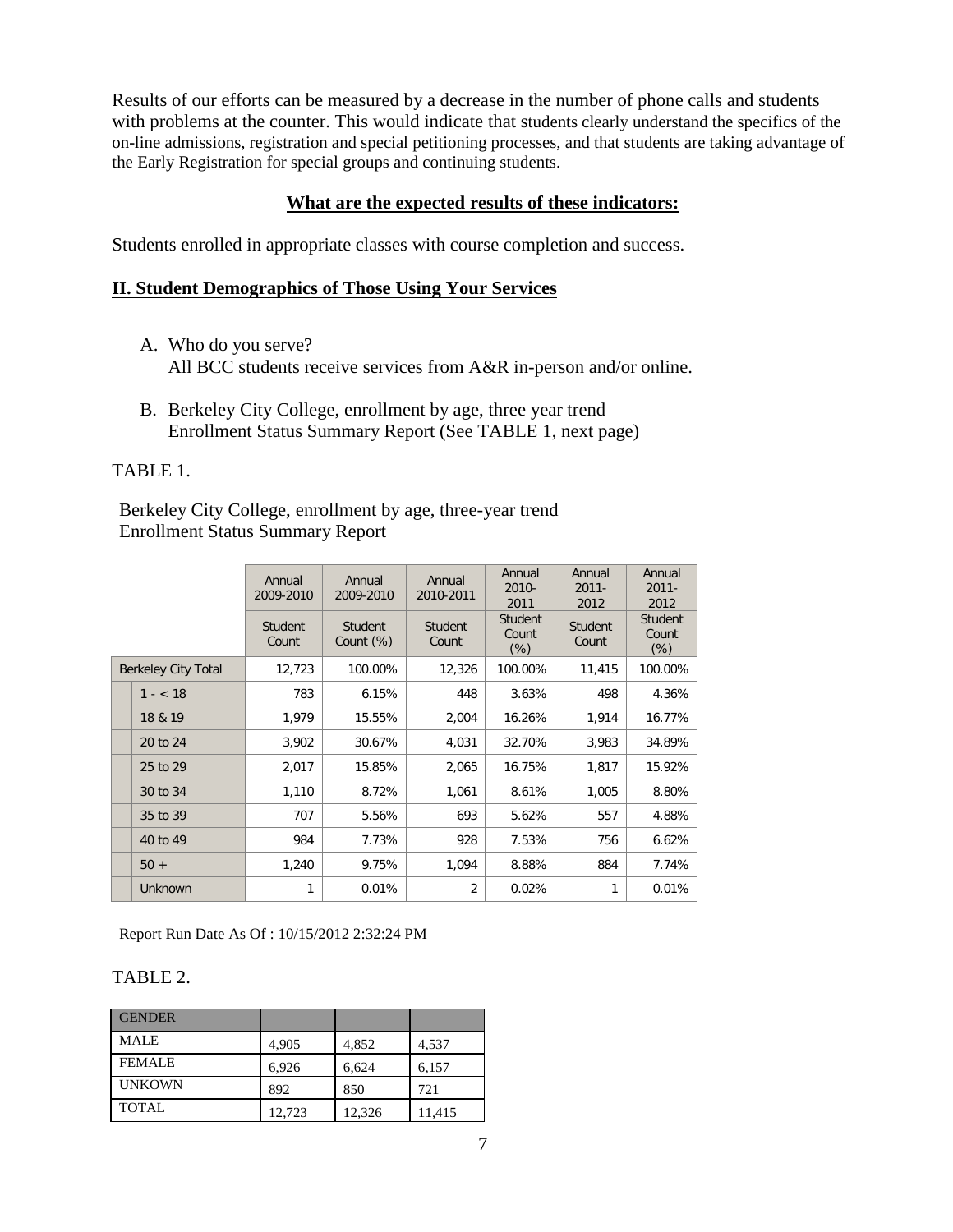| <b>ETHNICITY</b>       |        |        |        |
|------------------------|--------|--------|--------|
| ASIAN/PI (M/F)         | 1,648  | 2,028  | 1,884  |
| BLACK (M/F)            | 2,091  | 2,411  | 2,185  |
| FILIPINO (M/F)         | 187    | 252    | 226    |
| LATINO (M/F)           | 1,473  | 1,907  | 2,003  |
| NNATIVE AMER.<br>(M/F) | 60     | 55     | 42     |
| $N/AWHITE$ $(M/F)$     | 2,609  | 3,362  | 3,012  |
| OTHER/MULTI<br>(M/F)   | 96     | 421    | 564    |
| <b>UNKNOWN</b>         |        |        |        |
| TOTAL (M/F)            | 12,723 | 12,279 | 11,383 |
|                        |        |        |        |
|                        |        |        |        |

### **III. Student Performance and Feedback**

A. How do students who receive services perform?

Students will respond well if given clear concise information to various questions they have about how to enroll in Berkeley City College, by submitting the CCC Apply application, waiting the 24 hours to log in, activate and reset account with specific personal information through Passport, follow the steps to assessment, orientation/counseling, enrolling in classes on line and paying fees on line. Receiving guidance and our resources will lead to a feeling of academic success.

B. How do their counterparts who do not receive services perform? [If data are available.]

Students who do not seek our services are individual students who have either gone through the process through other academic levels or have successfully completed some portion of college matriculation.

C. What do students have to say about student services [CCSSE Reports 2007 & 2009 as well as other surveys]?

No other survey used.

D. Have you used statewide or national assessment instruments to assess your program?

No.

#### TABLE 3.

|                      | FALL 2009 (#%) | FALL 2010 (#%) | (#%)<br><b>FALL 2011</b> |
|----------------------|----------------|----------------|--------------------------|
| <b>Success</b>       | 65.10%         | 67.80%         | 65.60%                   |
| Retention            | 75.30%         | 76.00%         | 75.20%                   |
| Persistence FA TO SP | 52.00%         | 65.00%         | 67.00%                   |

**IV. Program Effectiveness**- (How do you know that your program/service/ department is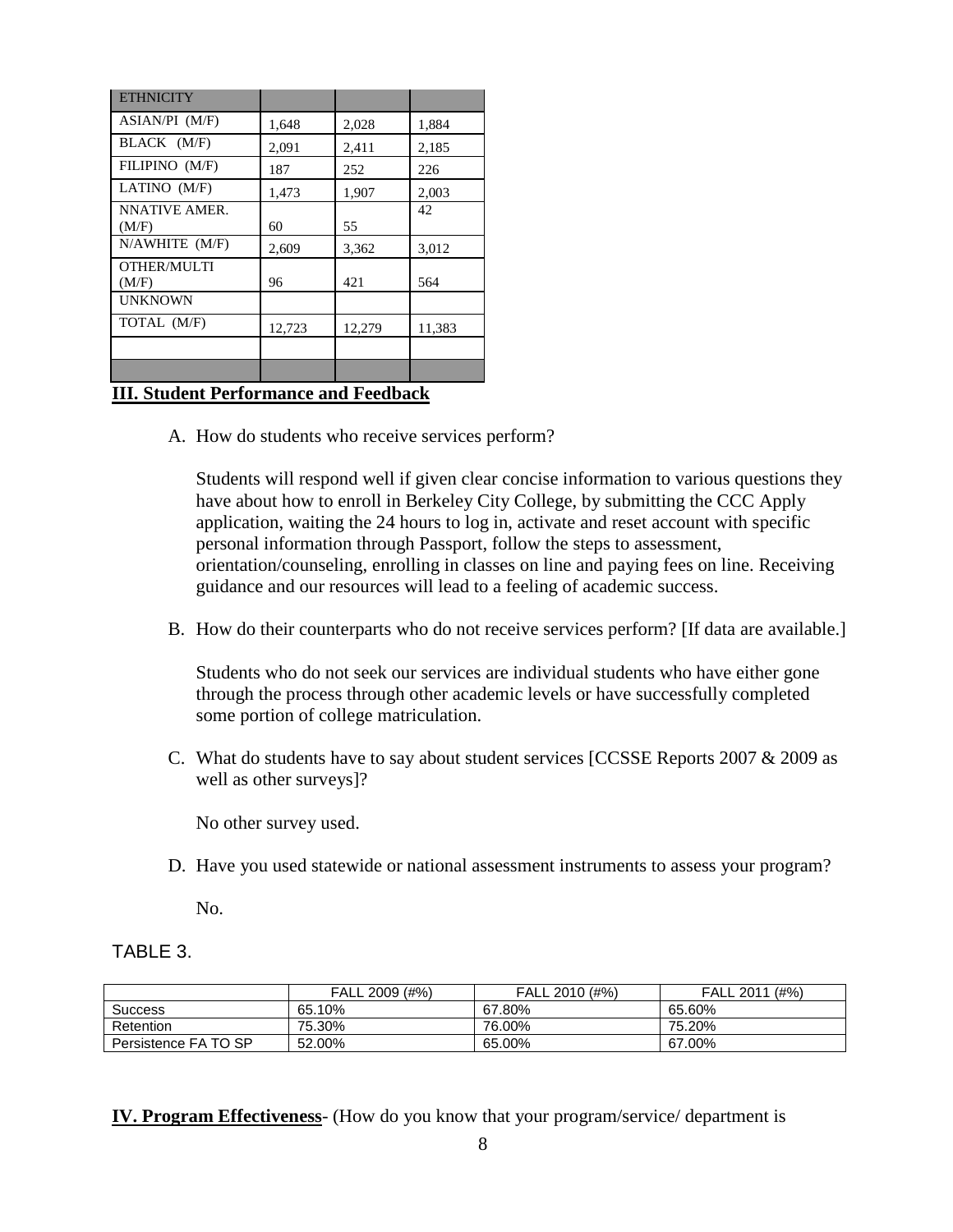#### effective?)

A comprehensive annual program review was conducted in 2010-11. Please see <http://web.peralta.edu/district/annual-program-reviews/> Ed Services Review – A&R.

- **A.** Interdepartmental/ Program/Campus Collaboration
- 2. Please provide a list of memberships in standing committees and governance groups.

As an A&R Specialist we serve on the Student Services Committee, our unit participates in departmental student issues such as posting high school graduation dates for financial aid, changing high school students to matriculating students with a

Program Plan for assessment and orientation, discussing staffing needs, space allocation, and priority enrollment dates for students in this area. Serve on the BCC Technology Committee offer input on technical compatible equipment hardware to be purchased and used by students, faculty, administrators and classified staff. Discuss space allocation, camera positions and accountability in purchasing items college wide. A member of the Classified Senate assist in the discussion of involving classified on committees, space allocation, raise the issue of fair and equitable distribution of department funds, discussing classified issues with the President.

3. How does the unit (and committees in which unit participates) support other administrative, student services and academic units in the college?

Our units support the faculty by assisting during the online grading process to provide necessary paper rosters for faculty with log in problems upon request, providing census/fee dates and fee information for short/term classes, post flyers in the Welcome Center showing census dates, drop/with W, drop/without W, provide printer paper for students to print schedules and unofficial transcripts in the Welcome Center.

4. If your program does have an impact on other programs/dept/service, please describe the nature of the relationship with the program/dept/service and the effectiveness of the relationship.

Our unit supports and assist in the enrollment of special faculty Cohort Programs or outside agencies programs such as Green Career Pathway Program, Persist Program, Mathematics and English Cohorts which are short-term programs which begin and end during the semester calendar and it is important to get students in these programs enrolled in a timely manner to meet short-term census dates.

- C. Quantity of program/dept/service delivered (student utilization of services and student engagement)
	- Q. How many students do you serve (unduplicated)?
	- A. The number of students served would be close to 6200.
	- Q. How many appointments do you have on any given day?
	- A. During the enrollment period, appointments are given to all students from the Central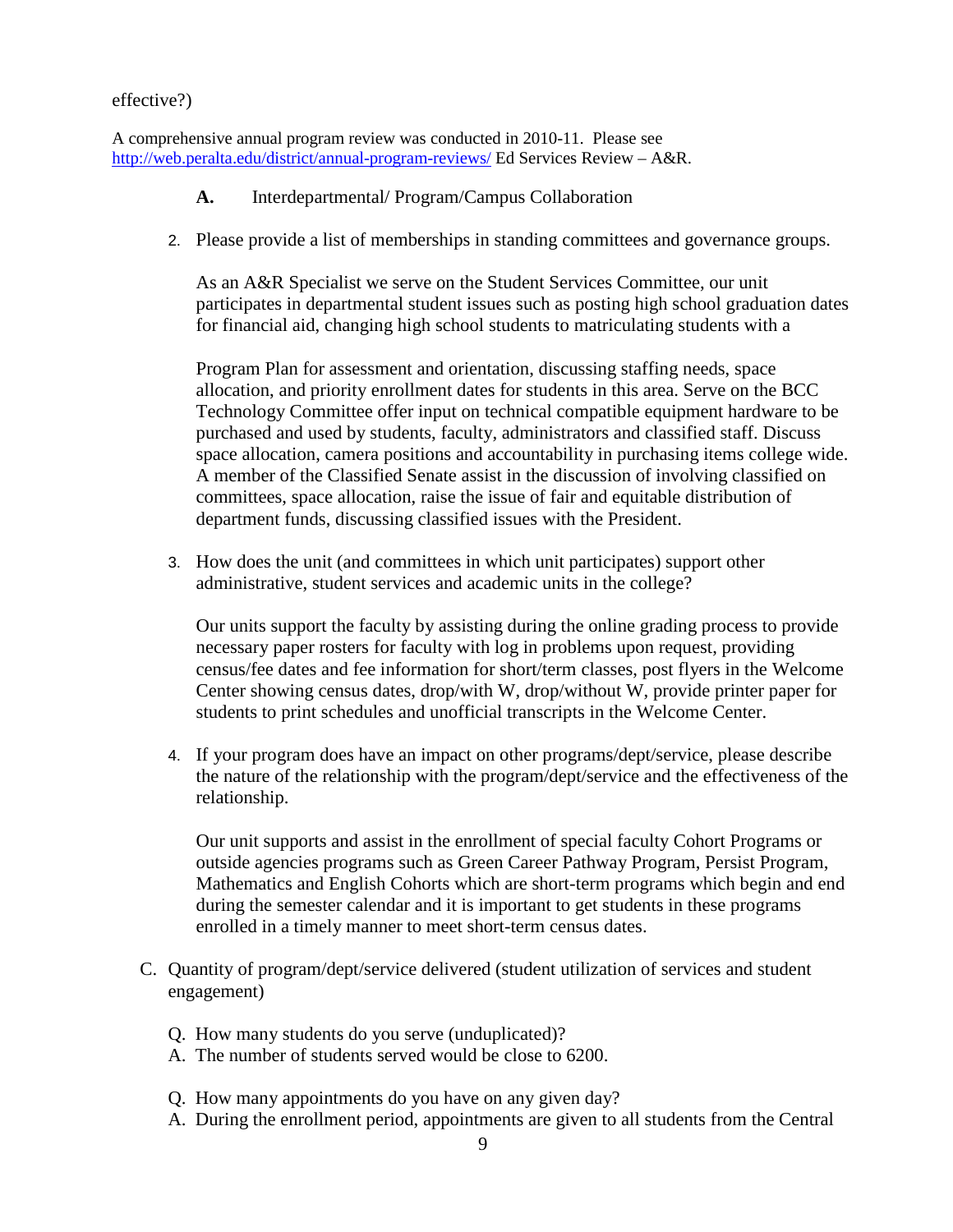Admissions and Records Office based on Academic Program Plans, units completed and priority registration. The number could range from 1000 to 3000 per day based on what the system will carry. These appointments are posted in the Student Center of each student.

Q. How many contacts do you make with students? A. After Census and the last day to add classes we average about 25 students per day. During Peak Enrollment we average 100 or more students per day.

## **V. Student Learning Outcomes**

A. List the student learning outcomes that are presently being assessed

Students will be able to increase their independence in managing their academic affairs by effectively navigating through the Passport System and the Peralta website.

Students will become aware of and utilize referrals provided by Admissions and Records staff to counseling, financial aid, and other needed resources on campus, at the district and in the community in an effort to improve their success.

Students will be aware of the importance of time management (Adds/Drops, Refunds, Petitions and other deadlines) for successful personal and professional growth and effective civic engagement.

B. What additional student learning outcomes should be considered to demonstrate what your student should know and/or be able to do as a consequence of the service provided by your unit?

Based on resources provided by the College Resource staff, Admissions and Records staff, printed posted data, computer access service, students will be able to recognize a situation, understand the consequences of actions taken and their impact on society and self.

# **VI. Action Plan**

- **A.** The future needs of the program
	- a. One (1) full time staff person at each campus to work during peak enrollment.
	- b. Continued use of Student Ambassadors to assist student with on-line applications.
	- c. More privacy at the counter by raising the counter panels higher for student privacy.
- **B.** The future goals and methods of assessment of the program, including student learning outcomes.
	- a. Student satisfaction surveys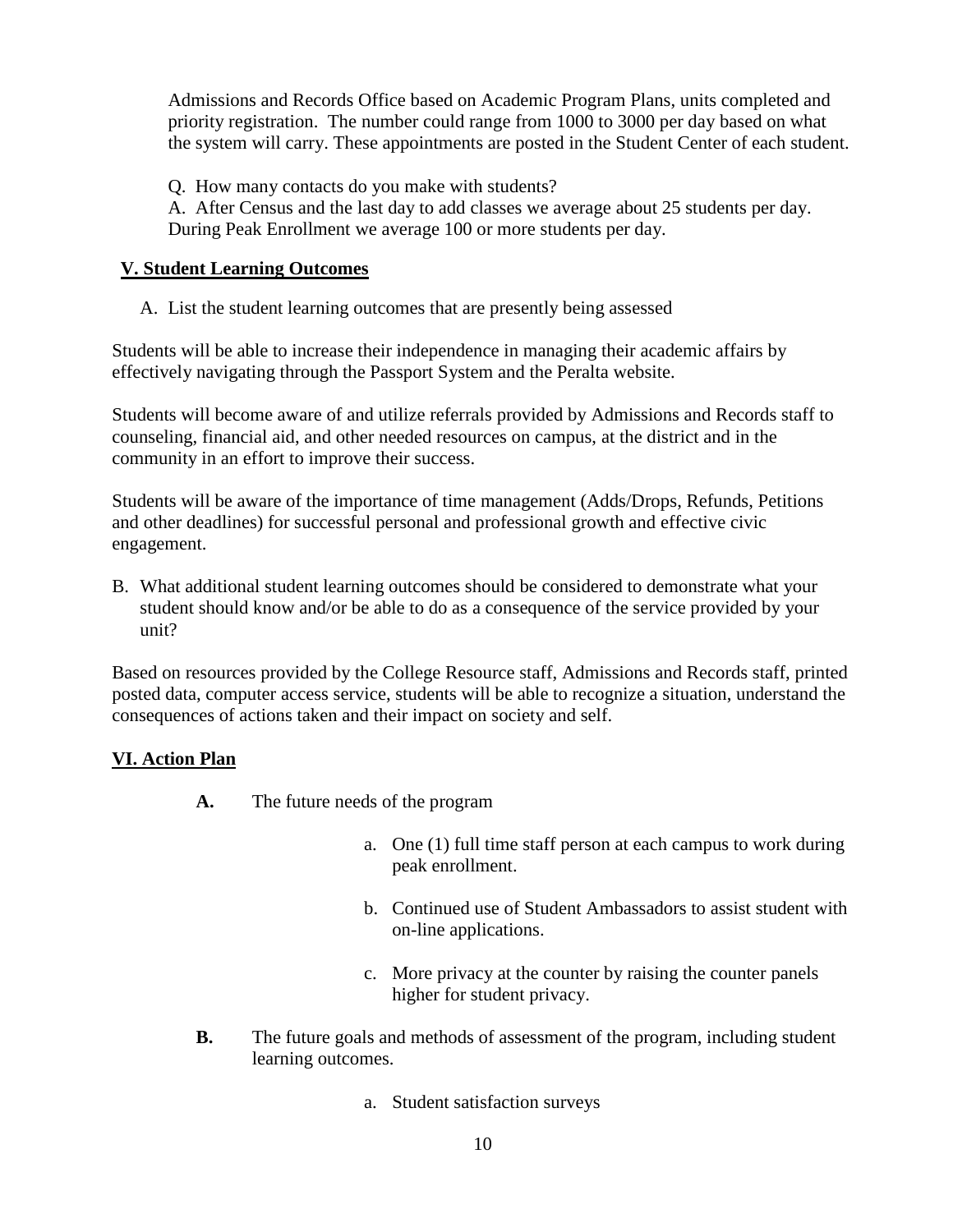- b. Number and type of complaints
- c. Comparisons to professions organizations' best practices
- d. Focus groups
- e. Time to complete a task
- **C.** The strategies and actions to be taken by the unit over the next six years to strengthen the program and meet the strategic goals of the program and the college.
	- a. Specialist to collaborate with VPSS and Deans on specific college strategies.
- **D.** The support needed by the unit in order to address issues resulting from the selfstudy.
	- a. IT support
	- b. District administrative support
	- c. College administrative support
- **E.** The decision-making process includes dialogue on the results of assessment and is purposefully directed toward aligning institution-wide practices to support and improve student learning.

Added Questions to address accreditation Recommendation #5.

a. If your department experienced a reduction in resources, describe the impact of that reduction on the overall educational quality of your unit and the College.

A reduction of resources in the Admissions and Records department would adversely affect the quality and quantity of services to students, faculty and administrators. Students depend on the Admissions and Records department for registration, degree evaluation, official transcripts, maintenance of their academic records, and support for the Passport system. A student's access and success depends on each of these elements in the educational process, and any reduction in resources would diminish timely and accurate service to students.

The Admissions and Records department relies on the Welcome Center and Student Ambassador program. This program is essential in allowing students access to the online application and enrollment process. Fewer resources would mean less money to fund the Student Ambassador program and less and lower quality services for students.

Faculty and administrators depend on the Admissions and Records department to maintain accurate accounting of grade and attendance records. A reduction of services would have an impact on staff but would ultimately affect the students' access to accurate academic records.

b. How does the department plan to sustain the quality of instruction and/or services offered through your department in the current environment of reduced resources?